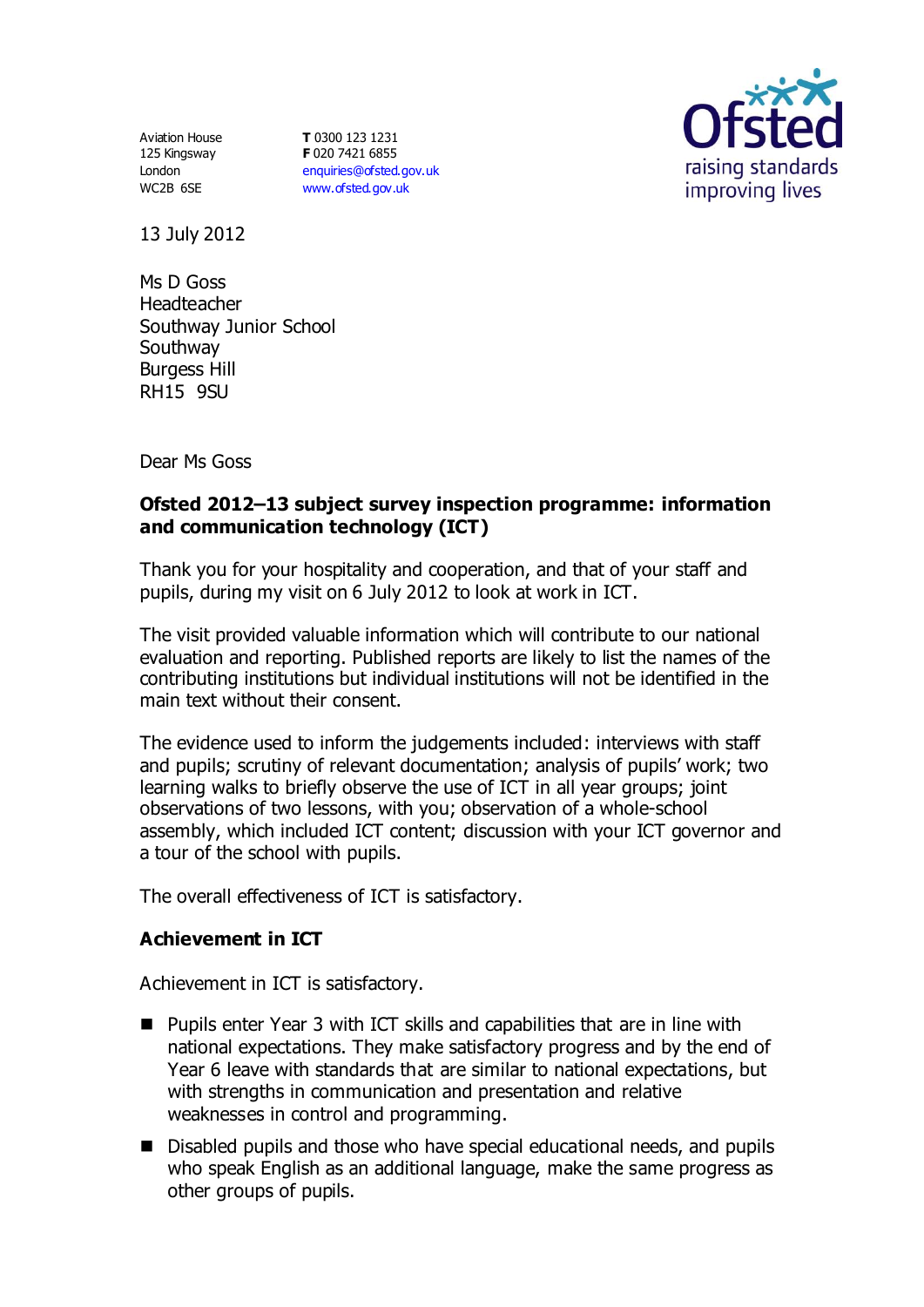■ Pupils' behaviour when using ICT is excellent. Attitudes towards ICT are outstanding. Pupils listen to each other and cooperate very well. They respect the equipment used. Pupils show a strong sense of interest and enjoyment in lessons. In the whole-school assembly observed, behaviour and engagement were outstanding, as pupils watched a presentation by the 'ICT experts', which brought to an end the school's 'Get Caught Reading' week.

# **Quality of teaching in ICT**

The quality of teaching in ICT is good.

- Teachers have good subject knowledge and use this to plan engaging activities. As a result standards are beginning to rise. Teachers and teaching assistants use the available resources well to develop pupils' knowledge and skills.
- Teachers and teaching assistants use questions effectively to give immediate feedback and to move pupils forward in their learning.
- The relationships between staff and pupils are excellent. Teachers have high expectations and lessons are a positive environment where pupils want to learn.
- Activities provided for pupils are well planned. Good use is made of ICT to support learning across the curriculum, though this is mainly through presentation, communication and data handling.
- More able pupils are encouraged to share their advanced knowledge and skills with fellow pupils and teachers, as 'ICT experts'.
- New assessment and monitoring procedures are still in their infancy and not yet embedded. As a result, the school is not yet able to accurately track pupils in all strands of the ICT curriculum. Pupils self-assess against the learning objectives and success criteria of the lesson but are not made aware of their targets or next steps for success.

### **Quality of the curriculum in ICT**

The quality of the curriculum in ICT is satisfactory.

- All strands of the National Curriculum are taught, with an emphasis on presenting information, communication and data handling. However, the school recognises that resources for control, programming and datalogging require updating, in order to challenge pupils.
- **Effective links are being developed between ICT and literacy, numeracy** and science. For example, Year 4 pupils write emails to a famous author and Year 6 pupils produce spreadsheets and graphs of heart rates.
- $\blacksquare$  The virtual learning environment (VLE) is being increasingly used by pupils, parents and carers, staff and governors, to support learning at school and at home.